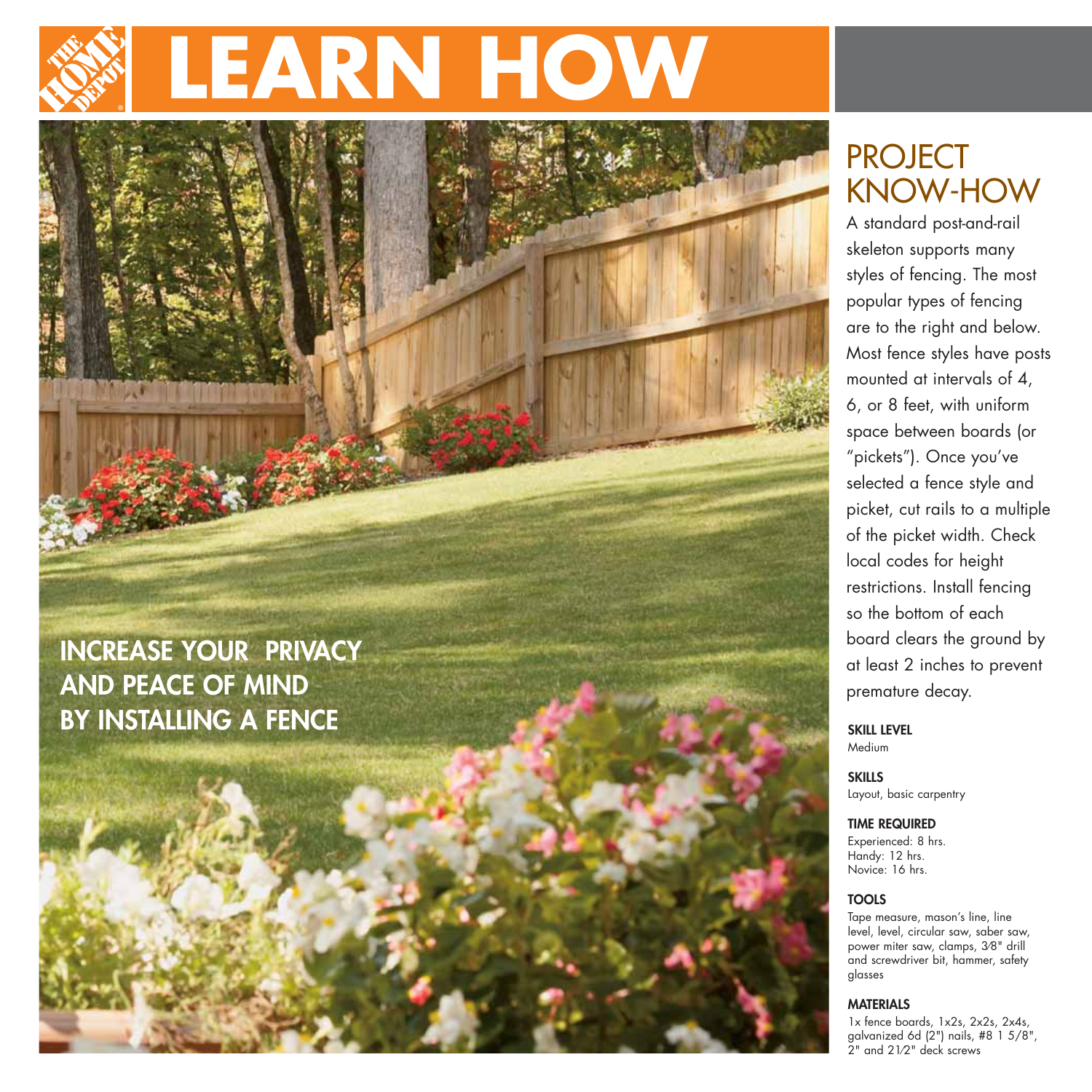# INSTALLING FENCING

#### **SOLID BOARD FENCING MADE OF POSTS AND RAILS**



Like any other fence, this option is made of posts and rails. However, it's both more durable and more attractive thanks to a few changes; most importantly, the cap rail that runs across the top. The cap rail protects the tops of the posts, which absorb water more readily and are more likely to rot than any other surface of the post. The fence is also designed to look the same from both sides your neighbor will likely appreciate that.

#### **STEP 1 BUILD THE STRUCTURE**



Install 4x4 posts and 2x4 top and bottom rails, then nail a 1x4 cap rail over the top rail. Cut two 1x1 supports to fit between each post. Screw the supports along the outside edge of the bottom rail on one side of the fence, fastening them every 6 to 8 inches with #8 2" deck screws. Repeat on the top rail.

#### **STEP 2 INSTALL THE FENCE BOARDS**



Put the first board in place next to a post, make sure it's plumb, and screw it to the supports with #8 1 5⁄8" deck screws. Work your way down the fence, using a nail as a spacer between boards (this allows them room to expand in humid weather. When you're done, screw a second set of 1x1 supports tightly against the fence boards.

#### **BOARD & BATTEN FENCING THAT MIMICS SHED SIDING**



This fencing mimics the siding once applied to farm sheds, barns and similar outbuildings. The cap rail is an important part of this fence. Without it, each board's end grain would be exposed to the weather, and the life of the fence would be shortened.

**STEP 1 BUILD THE STRUCTURE**



Install the posts, top and bottom rails, and a cap rail that overhangs the side of the rail on which you'll hang the fence boards. Cut the fence boards to length and tuck them under the cap rail, spacing them with the narrow edges of a batten. Plumb the boards with a level and fasten them with 15⁄8" deck screws.

#### **STEP 2 INSTALL THE BATTENS**



Cut the battens to length with a circular saw or power miter saw. Center each batten over the space between boards and screw it to the top rail. Plumb with a level, then screw to the lower rail.

## **FOR MORE PROJECTS GO TO HOMEDEPOT.COM/PROJECTS**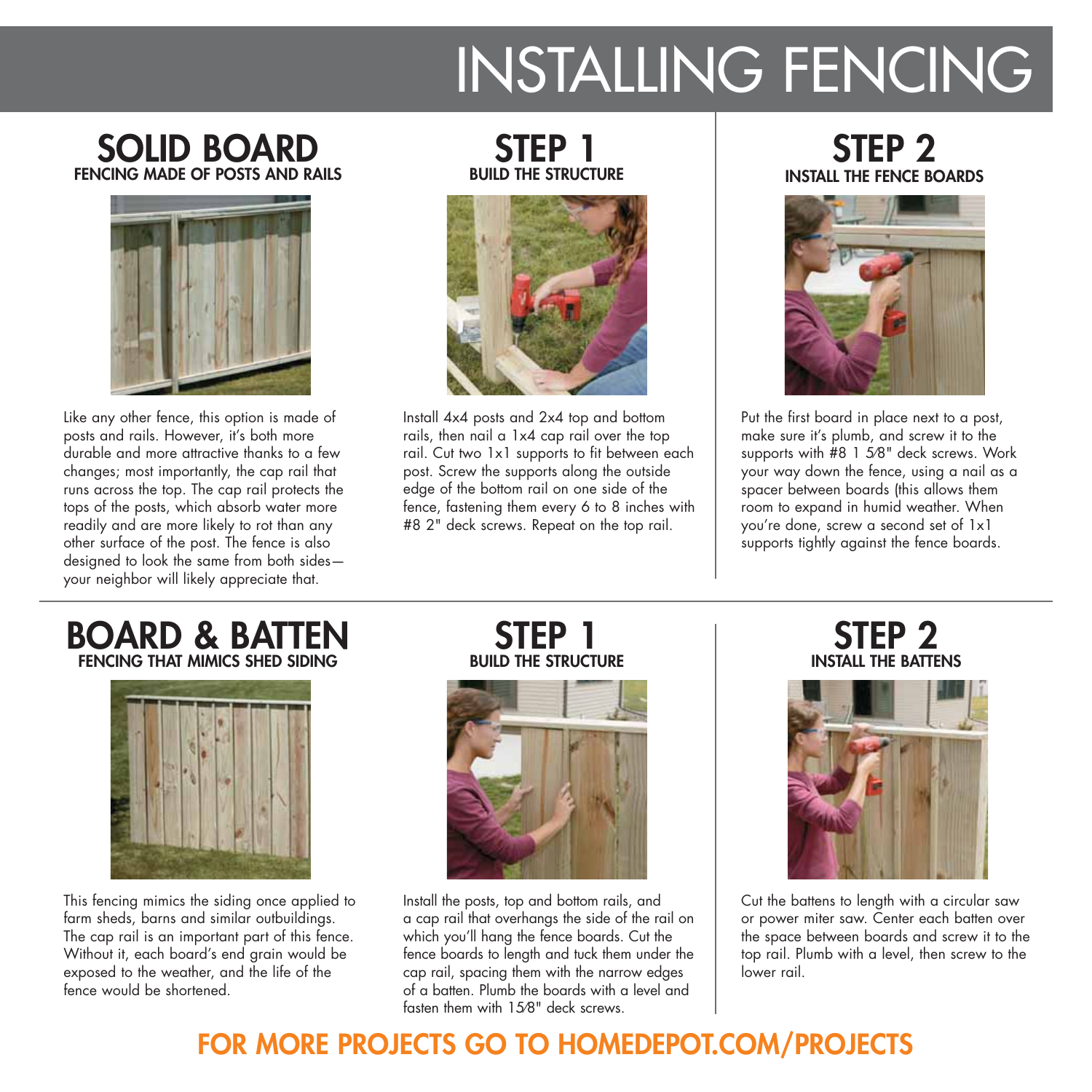# **LEARN HOW**

#### **STEP 1 SPACE THE POSTS**

Space the posts to match the width of the fence boards. Your goal is to be able to put up all the fence boards without having to cut any of them to width. Keep in mind, small adjustments may be needed as you install the boards so they



will fit on a standard 6- or 8-foot rail. Once the posts have been placed, attach the rails.

#### **STEP 2 MAKE A SPACER**

Make a spacer that is the width you plan on having between boards. Screw a 2x2 block to the top of the spacer so the top of the spacer will be level with the top of the boards when it is hung from the rail. Screw a small torpedo



level to the spacer so you can tell if the boards are plumb before attaching.

#### **STEP 3 LAY OUT BOTTOM FENCE BOARDS**

Run a mason's line between posts and level it at the desired height above the ground. The line's location will determine the placement and length of the vertical boards. Take a measurement from the mason's line to just an inch or



two below the top of the post to calculate the proper length of the fence boards.



#### **ALTERNATE BOARD BOARDS ON BOTH SIDES OF POST**

An alternate board fence is made of boards—usually 1x6s—staggered between opposite sides of the fence. Usually, the space between boards on either side of the fence is equal to the width of the boards, but you can make the space slightly narrower (so the boards overlap) to increase privacy. If you'd like a taller, narrower look, choose 1x4s instead of 1x6s. Stay away from 1x8s, as they tend to warp when installed vertically.

# **FOR MORE PROJECTS GO TO HOMEDEPOT.COM/PROJECTS**